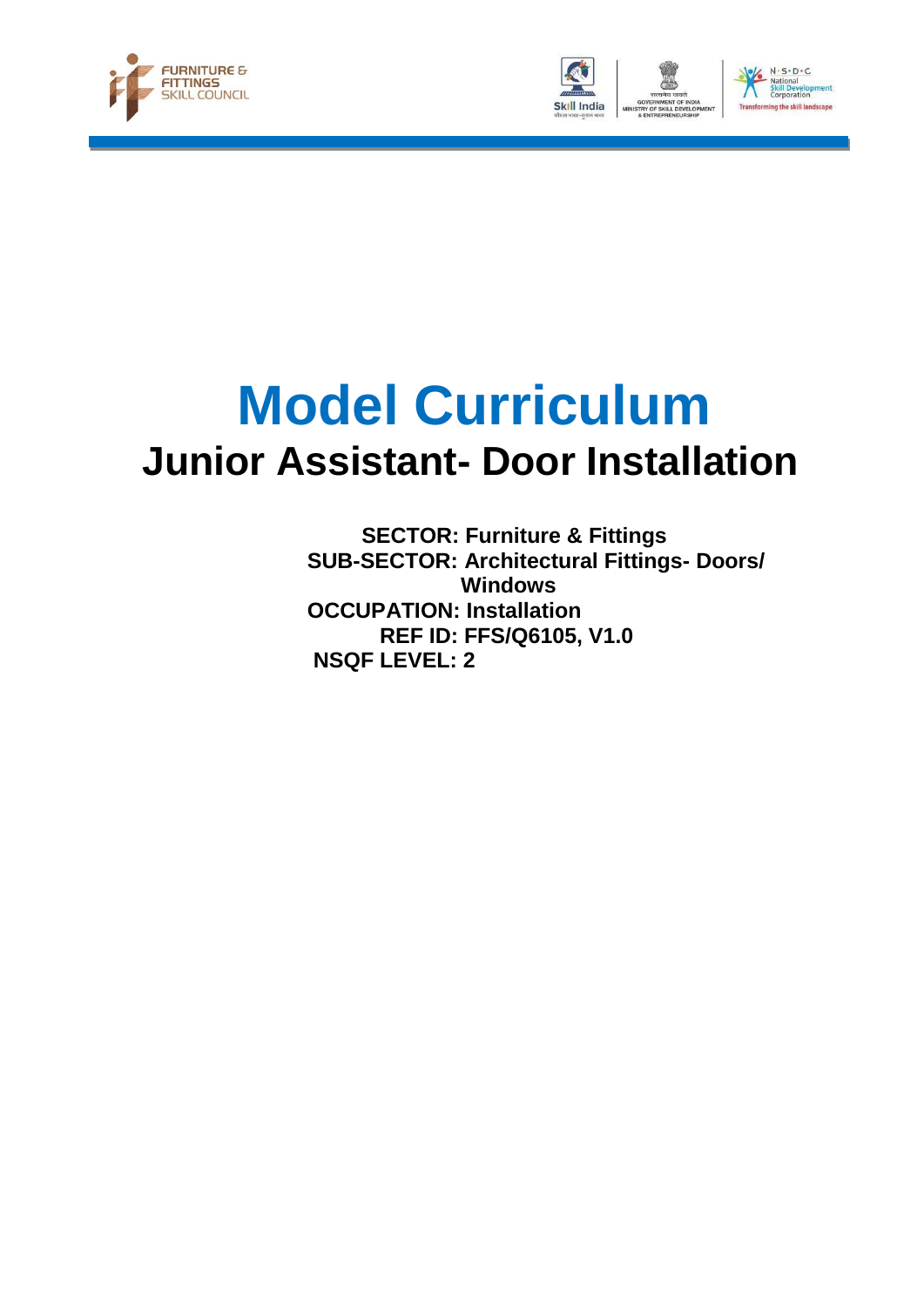







\*Valid up to the next review date of the Qualification Pack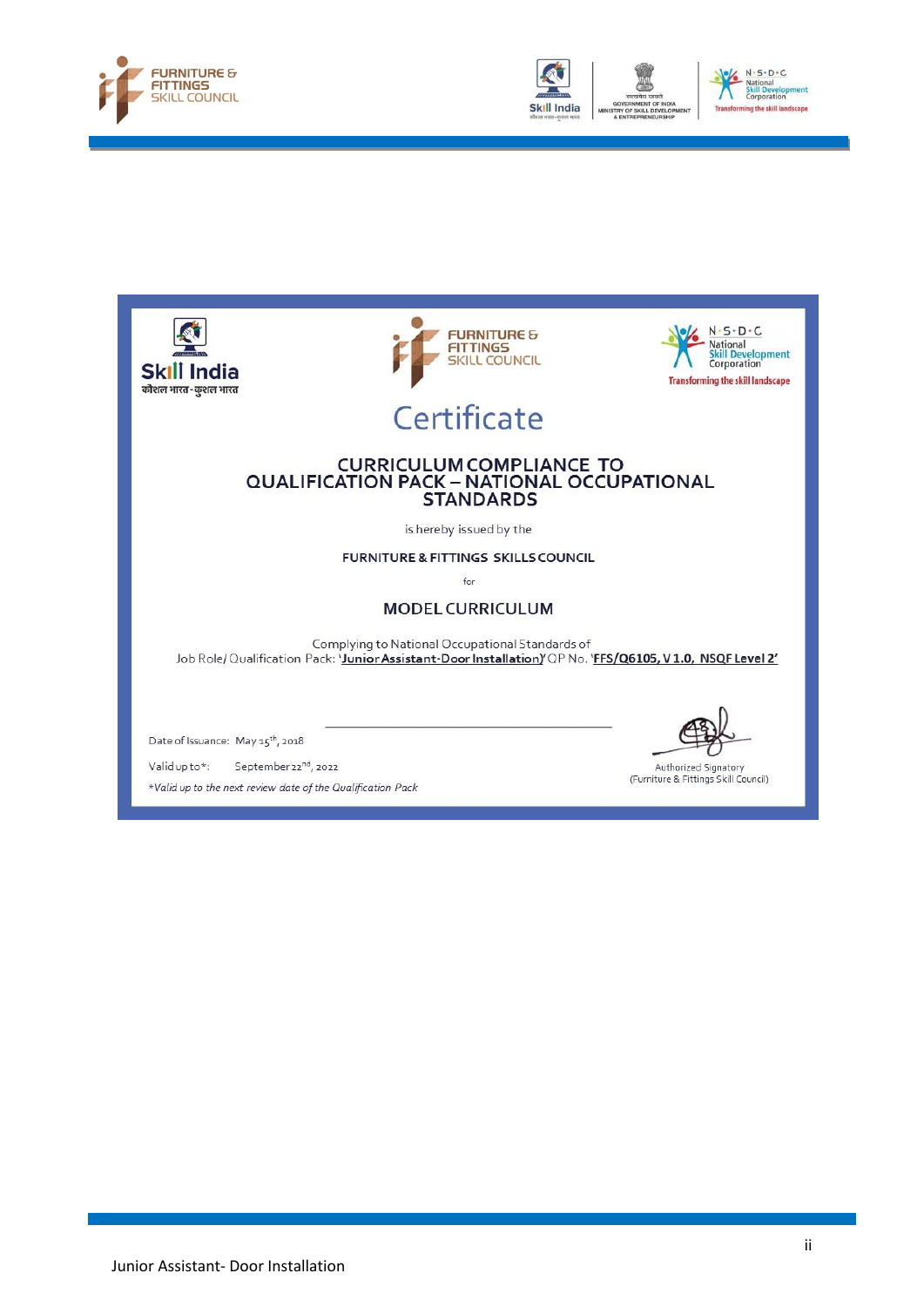



## **TABLE OF CONTENTS**

| 1. Curriculum                    |    |
|----------------------------------|----|
| 2. Trainer Prerequisites         | 06 |
| 3. Annexure: Assessment Criteria |    |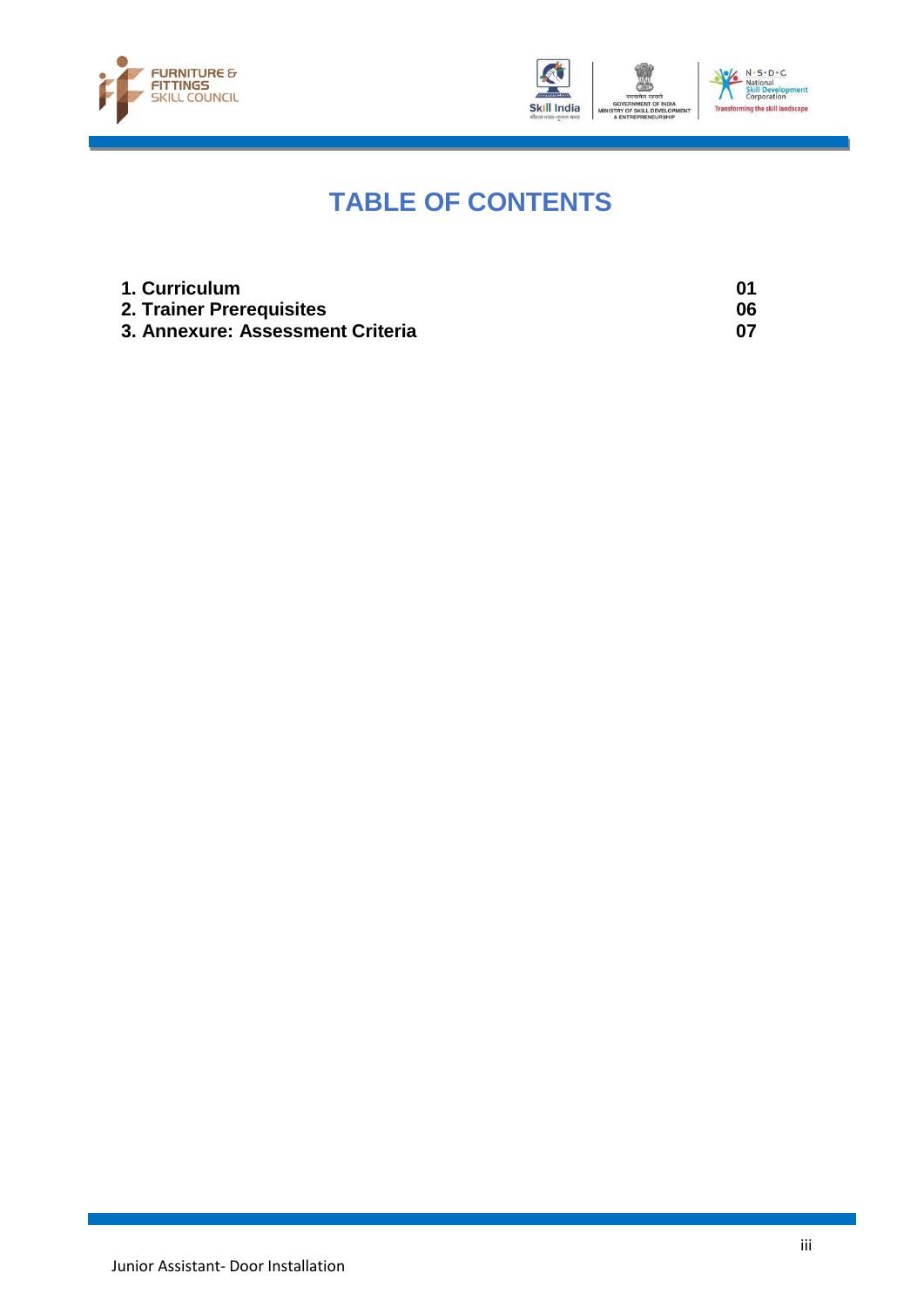



## **Junior Assistant- Door Installation**

## **FFS/Q6105**

### <span id="page-3-0"></span>**CURRICULUM / SYLLABUS**

This program is aimed at training candidates for the job of "Junior Assistant- Door Installation-FFS/Q6105", in the "Furniture & Fittings" Sector/Industry and aims at building the following key competencies amongst the learner.

| <b>Program Name</b>       |                                                                                                                                                                     | Junior Assistant- Door Installation - FFS/Q6105                                                                                                                                                                                                                              |            |
|---------------------------|---------------------------------------------------------------------------------------------------------------------------------------------------------------------|------------------------------------------------------------------------------------------------------------------------------------------------------------------------------------------------------------------------------------------------------------------------------|------------|
| <b>Qualification Pack</b> | FFS/Q6105, Version 1.0                                                                                                                                              |                                                                                                                                                                                                                                                                              |            |
| Name & Reference          |                                                                                                                                                                     |                                                                                                                                                                                                                                                                              |            |
| ID                        |                                                                                                                                                                     |                                                                                                                                                                                                                                                                              |            |
| <b>Version No.</b>        | 1.0                                                                                                                                                                 | <b>Version Update Date</b>                                                                                                                                                                                                                                                   | 04/10/2019 |
| <b>Pre-requisites to</b>  | Class $5th$                                                                                                                                                         |                                                                                                                                                                                                                                                                              |            |
| <b>Training</b>           |                                                                                                                                                                     |                                                                                                                                                                                                                                                                              |            |
| <b>Training Outcomes</b>  |                                                                                                                                                                     | After completing this programme, participants will be able to:                                                                                                                                                                                                               |            |
|                           | ٠<br>doors/ windows;<br>carry out preparatory work<br>٠<br>$\bullet$<br>assist in maintaining tools and equipment<br>٠<br>$\bullet$<br>$\bullet$<br>and regulations | select basic tools, equipment and materials required for installation of<br>assist the installer in installation of doors/ windows<br>follow environmental, health and safety norms of workplace<br>work effectively with all stakeholders by following organisational rules |            |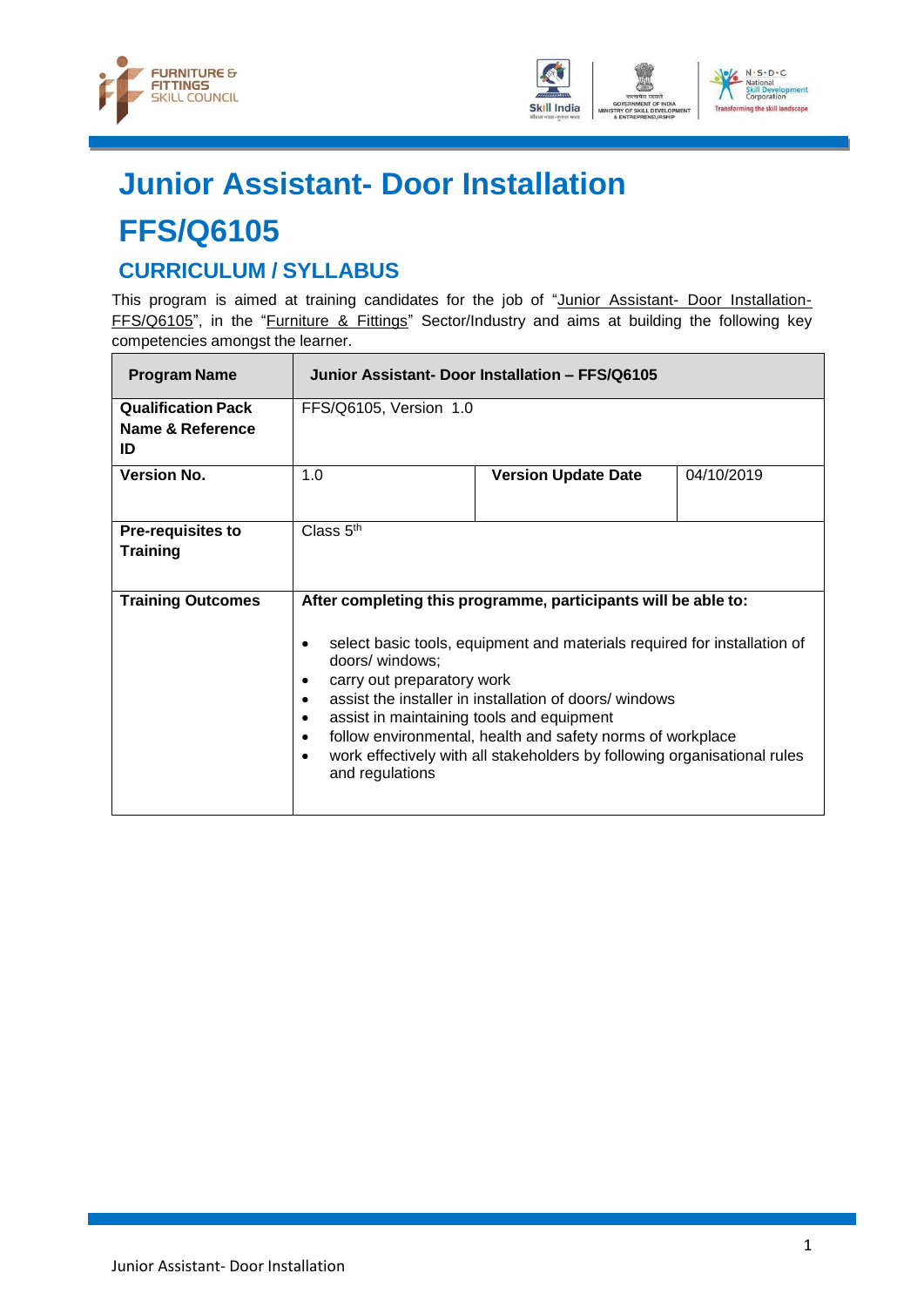



This course encompasses 5 out of 5 National Occupational Standards (NOS), of "Junior Assistant- Door Installation- FFS/Q6105" Qualification Pack issued by "Furniture & Fittings Skill Council".

| Sr.<br>No.     | <b>Module</b>                                                                                                                                                                                                                                             | <b>Key Learning Outcomes</b>                                                                                                                                                                                                                                                                                                                                                                                                                                                                    | <b>Equipment</b><br><b>Required</b>                                                                                                   |
|----------------|-----------------------------------------------------------------------------------------------------------------------------------------------------------------------------------------------------------------------------------------------------------|-------------------------------------------------------------------------------------------------------------------------------------------------------------------------------------------------------------------------------------------------------------------------------------------------------------------------------------------------------------------------------------------------------------------------------------------------------------------------------------------------|---------------------------------------------------------------------------------------------------------------------------------------|
| $\mathbf{1}$   | <b>Introduction to</b><br>the furniture<br>and fittings<br>industry<br><b>Theory Duration</b><br>(hh:mm)<br>08:00<br><b>Practical</b><br><b>Duration</b><br>(hh:mm)<br>00:00<br><b>Corresponding</b><br><b>NOS Code</b><br><b>Bridge Module</b>           | Discuss about the furniture and fittings<br>$\bullet$<br>industry<br>Explain the role and responsibilities of junior<br>assistant - door installation and its job<br>opportunities in the industry<br>Discuss about career path of junior assistant<br>- door installation                                                                                                                                                                                                                      |                                                                                                                                       |
| $\overline{2}$ | <b>Understanding</b><br>the<br>organizational<br>context/<br>company/<br>employer<br><b>Theory Duration</b><br>(hh:mm)<br>08:00<br><b>Practical</b><br><b>Duration</b><br>(hh:mm)<br>00:00<br><b>Corresponding</b><br><b>NOS Code</b><br><b>FFS/N6107</b> | Explain the importance of code of conduct,<br>$\bullet$<br>policies, manuals, rules, and regulation<br>followed in a typical organization<br>Describe organization structure and hierarchy<br>$\bullet$<br>followed in a typical organization<br>Describe functions of different divisions/<br>$\bullet$<br>teams of an organization                                                                                                                                                            |                                                                                                                                       |
| 3              | <b>Health and</b><br>safety at<br>workplace<br><b>Theory Duration</b><br>(hh:mm)<br>04:00<br><b>Practical</b><br><b>Duration</b><br>(hh:mm)<br>04:00                                                                                                      | Explain the importance of maintaining a<br>$\bullet$<br>healthy and safe work environment<br>Differentiate between the potential risk,<br>$\bullet$<br>hazard and threat at the workplace<br>List the safety, ergonomic, physical,<br>$\bullet$<br>biological, and chemical hazards at<br>workplace<br>Explain the precautionary measures to be<br>taken to prevent different hazards<br>Discuss the ways of undertaking the first aid<br>activities in case of different types of<br>accidents | Masks, safety glasses,<br>ear muffs, safety<br>footwear, gloves,<br>aprons, first aid box,<br>different types of fire<br>extinguisher |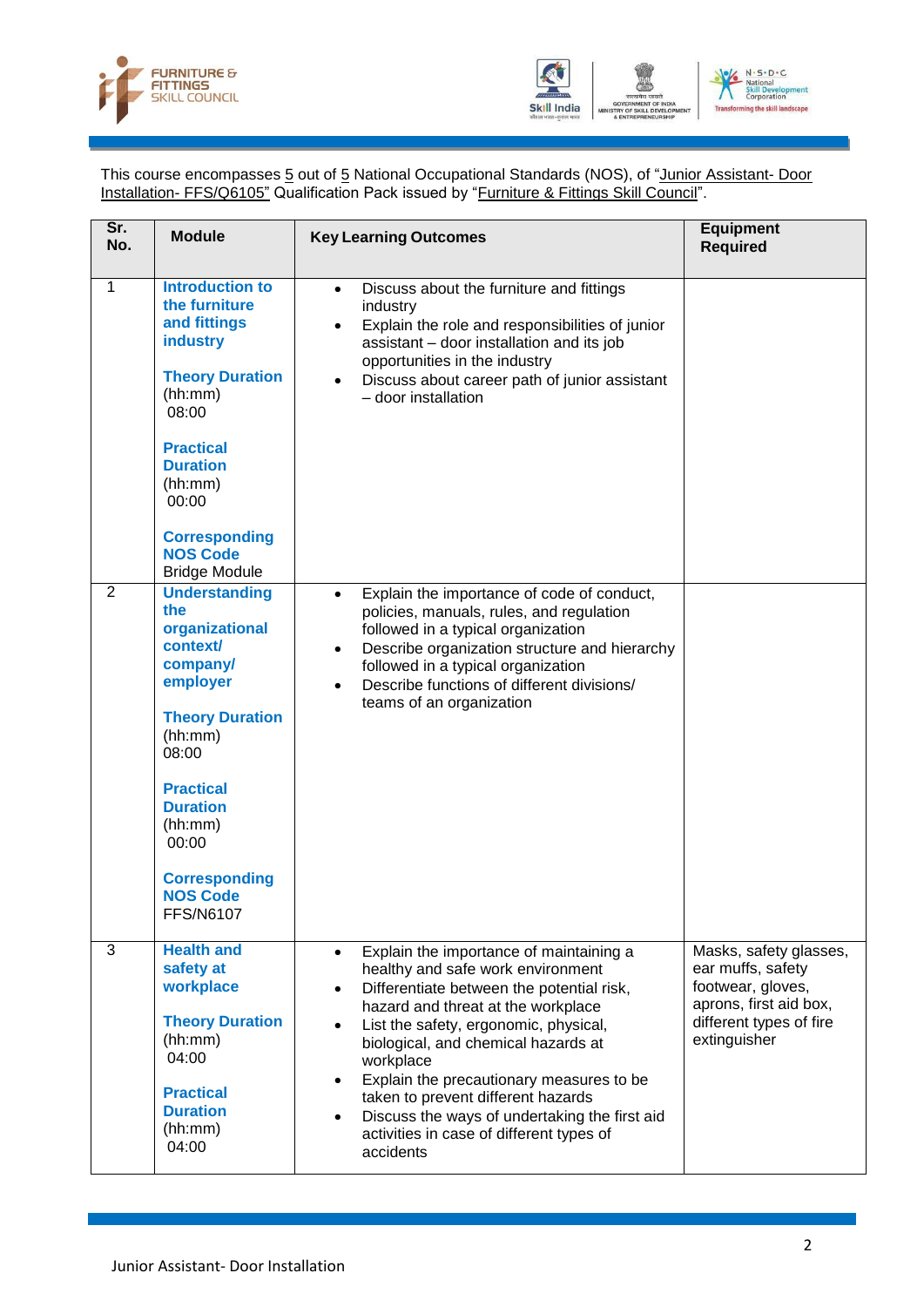



OF SKILL



|   | <b>Corresponding</b><br><b>NOS Code</b><br><b>FFS/N8601</b>                                                                                                                                                   | Demonstrate the use of personal protective<br>$\bullet$<br>equipment/ protective clothing<br>Demonstrate how to keep correct body<br>$\bullet$<br>posture while standing, working, lifting and<br>carrying heavy materials<br>List various do's and don'ts of good<br>$\bullet$<br>housekeeping practices<br>Demonstrate the methods of doing basic<br>$\bullet$<br>safety checks for all machines, tools, and<br>electrical equipment before work<br>Explain various safety signs/ instructions<br>$\bullet$<br>Discuss the restrictions imposed on harmful<br>$\bullet$<br>materials while working at workplace                                                                      |                                                                                                                                       |
|---|---------------------------------------------------------------------------------------------------------------------------------------------------------------------------------------------------------------|----------------------------------------------------------------------------------------------------------------------------------------------------------------------------------------------------------------------------------------------------------------------------------------------------------------------------------------------------------------------------------------------------------------------------------------------------------------------------------------------------------------------------------------------------------------------------------------------------------------------------------------------------------------------------------------|---------------------------------------------------------------------------------------------------------------------------------------|
| 4 | <b>Handling</b><br>emergencies<br><b>Theory Duration</b><br>(hh:mm)<br>04:00<br><b>Practical</b><br><b>Duration</b><br>(hh:mm)<br>04:00<br><b>Corresponding</b><br><b>NOS Code</b><br><b>FFS/N8601</b>        | List the precautionary measures for<br>$\bullet$<br>prevention of accidents at the workplace<br>List various common causes and types of<br>$\bullet$<br>fires<br>List the common types of fire extinguishers<br>٠<br>Demonstrate the use of fire extinguishers on<br>$\bullet$<br>different types of fires<br>Describe the evacuation procedures to be<br>$\bullet$<br>followed in case of an emergency, accident,<br>fire, or a natural calamity<br>Demonstrate how to free a person from<br>electrocution<br>Demonstrate the correct rescue techniques<br>applied during fire hazards<br>Explain the importance of responding<br>promptly and accurately to an accident<br>situation | Masks, safety glasses,<br>ear muffs, safety<br>footwear, gloves,<br>aprons, first aid box,<br>different types of fire<br>extinguisher |
| 5 | <b>Communication</b><br><b>skills</b><br><b>Theory Duration</b><br>(hh:mm)<br>04:00<br><b>Practical</b><br><b>Duration</b><br>(hh:mm)<br>04:00<br><b>Corresponding</b><br><b>NOS Code</b><br><b>FFS/N8801</b> | State the importance of possessing effective<br>$\bullet$<br>communication skills<br>Explain the importance of setting up good<br>working relationship with others<br>Explain the significance of active listening,<br>$\bullet$<br>correct receiving of information and<br>instructions<br>Describe the importance of seeking<br>٠<br>assistance/ clarification from supervisor/<br>senior<br>Describe the importance of discipline, ethics,<br>$\bullet$<br>and integrity for professional success<br>Explain the reporting protocol in case of<br>queries on procedures, products, or any<br>problem<br>Demonstrate how to communicate effectively<br>with others                   |                                                                                                                                       |
| 6 | <b>Teamwork</b><br><b>Theory Duration</b><br>(hh:mm)<br>04:00                                                                                                                                                 | Discuss the importance of coordination with<br>٠<br>colleagues to achieve work objectives<br>Explain the importance of sharing information<br>with team wherever and whenever required<br>to enhance quality and productivity at<br>workplace<br>Discuss how to manage interpersonal conflict                                                                                                                                                                                                                                                                                                                                                                                          |                                                                                                                                       |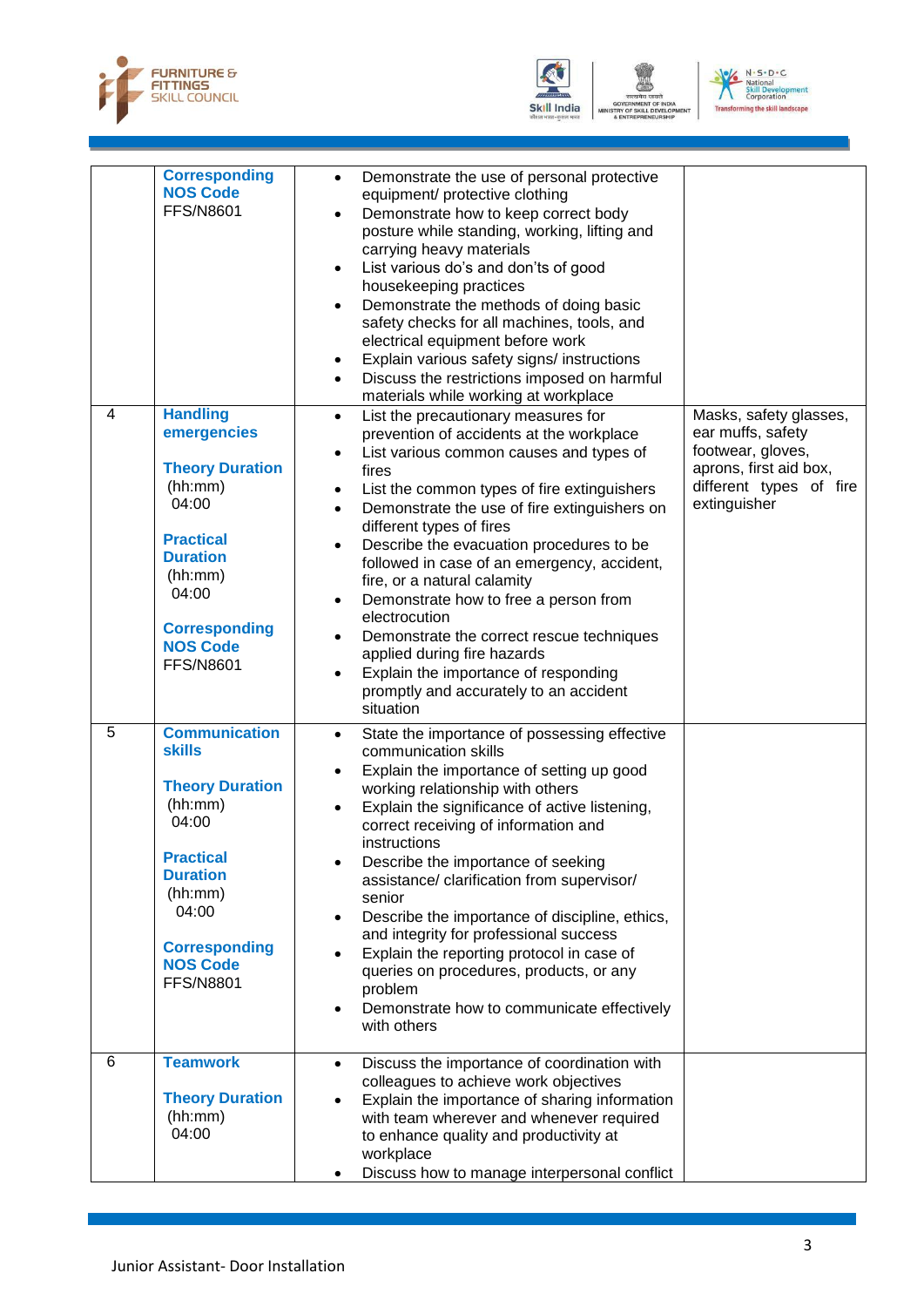



OF SKILL D



|                | <b>Practical</b><br><b>Duration</b><br>(hh:mm)<br>04:00<br><b>Corresponding</b><br><b>NOS Code</b><br><b>FFS/N8801</b>                                                                                                                       | Describe the significance of interacting<br>$\bullet$<br>politely with team members<br>State the importance of following dress code<br>$\bullet$<br>at workplace<br>Participate in team building activities<br>effectively                                                                                                                                                                                                                                                                                                                                                                                                                                                                                                                                                                                                                                                                                                                                                                                      |                                                                                                                                                                                                                                                                                                                                                                                                                                                                                                                                                                   |
|----------------|----------------------------------------------------------------------------------------------------------------------------------------------------------------------------------------------------------------------------------------------|-----------------------------------------------------------------------------------------------------------------------------------------------------------------------------------------------------------------------------------------------------------------------------------------------------------------------------------------------------------------------------------------------------------------------------------------------------------------------------------------------------------------------------------------------------------------------------------------------------------------------------------------------------------------------------------------------------------------------------------------------------------------------------------------------------------------------------------------------------------------------------------------------------------------------------------------------------------------------------------------------------------------|-------------------------------------------------------------------------------------------------------------------------------------------------------------------------------------------------------------------------------------------------------------------------------------------------------------------------------------------------------------------------------------------------------------------------------------------------------------------------------------------------------------------------------------------------------------------|
| $\overline{7}$ | <b>Assisting in</b><br>preparation of<br><b>installation</b><br>work<br><b>Theory Duration</b><br>(hh:mm)<br>32:00<br><b>Practical</b><br><b>Duration</b><br>(hh:mm)<br>56:00<br><b>Corresponding</b><br><b>NOS Code</b><br><b>FFS/N6107</b> | List several types of doors, windows,<br>architectural hardware and their uses<br>List types of frames and glasses used for<br>$\bullet$<br>doors/ windows<br>Identify different types of locks for doors/<br>$\bullet$<br>windows<br>List different types of fasteners, tools and<br>$\bullet$<br>equipment<br>List different materials required for installation<br>$\bullet$<br>work<br>List the steps need to be taken before<br>commencement of work<br>Discuss the importance of keeping work area<br>$\bullet$<br>clean before starting the work<br>Demonstrate the process of checking the<br>$\bullet$<br>working condition of selected tools/machines<br>Demonstrate the process of inspecting the<br>$\bullet$<br>materials/ hardware for any defects<br>Discuss the importance of reporting any<br>$\bullet$<br>shortage or defect in materials/ hardware to<br>the supervisor/ senior before commencement<br>of work<br>Demonstrate correct way of handling of tools<br>$\bullet$<br>and equipment | Measuring tape,<br>leveler, square, drill and<br>bits, stapler, scissors<br>and utility knife, screw<br>drivers, hammer, chisel,<br>sealant gun, saw,<br>plumb line, electric<br>screw driver, angle<br>grinder, Allen key set in<br>mm, dowels, nails,<br>pliers<br>Frame material (wood,<br>aluminum, fiber glass,<br>vinyl as per design),<br>hinges, pivot, floor<br>spring, hinges, shims,<br>sealant etc.<br>Masks, safety glasses,<br>ear muffs, safety<br>footwear, gloves,<br>aprons, warning signs<br>and tapes, fire<br>extinguisher, first aid<br>box |
| 8              | <b>Maintenance of</b><br>work area, tools<br>and machines<br><b>Theory Duration</b><br>(hh:mm)<br>04:00<br><b>Practical</b><br><b>Duration</b><br>(hh:mm)<br>08:00<br><b>Corresponding</b><br><b>NOS Code</b><br><b>FFS/N8501</b>            | Explain types of waste produced at the<br>$\bullet$<br>worksite<br>Explain contamination effects of dirt, water on<br>products<br>Demonstrate methods of minimizing waste<br>and contamination<br>Discuss common faults with the tools and<br>equipment<br>Explain the process to rectify the faulty<br>equipment<br>Explain safety hazards associated with<br>$\bullet$<br>routine maintenance of tools and equipment<br>List several types of cleaning equipment and<br>$\bullet$<br>their usage<br>Demonstrate methods of cleaning and<br>$\bullet$<br>maintaining tools, machines, consumables as<br>per the manufacturer specification<br>Demonstrate how to store cleaning tools and<br>$\bullet$<br>agents safely after use                                                                                                                                                                                                                                                                              | Measuring tape,<br>leveler, square, drill and<br>bits, stapler, scissors<br>and utility knife, screw<br>drivers, hammer, chisel,<br>sealant gun, saw,<br>plumb line, electric<br>screw driver, angle<br>grinder, Allen key set in<br>mm, dowels, nails,<br>pliers, etc.<br>Frame material (wood,<br>aluminum, fiber glass,<br>vinyl as per design),<br>hinges, pivot, floor<br>spring, hinges, shims,<br>sealant etc.                                                                                                                                             |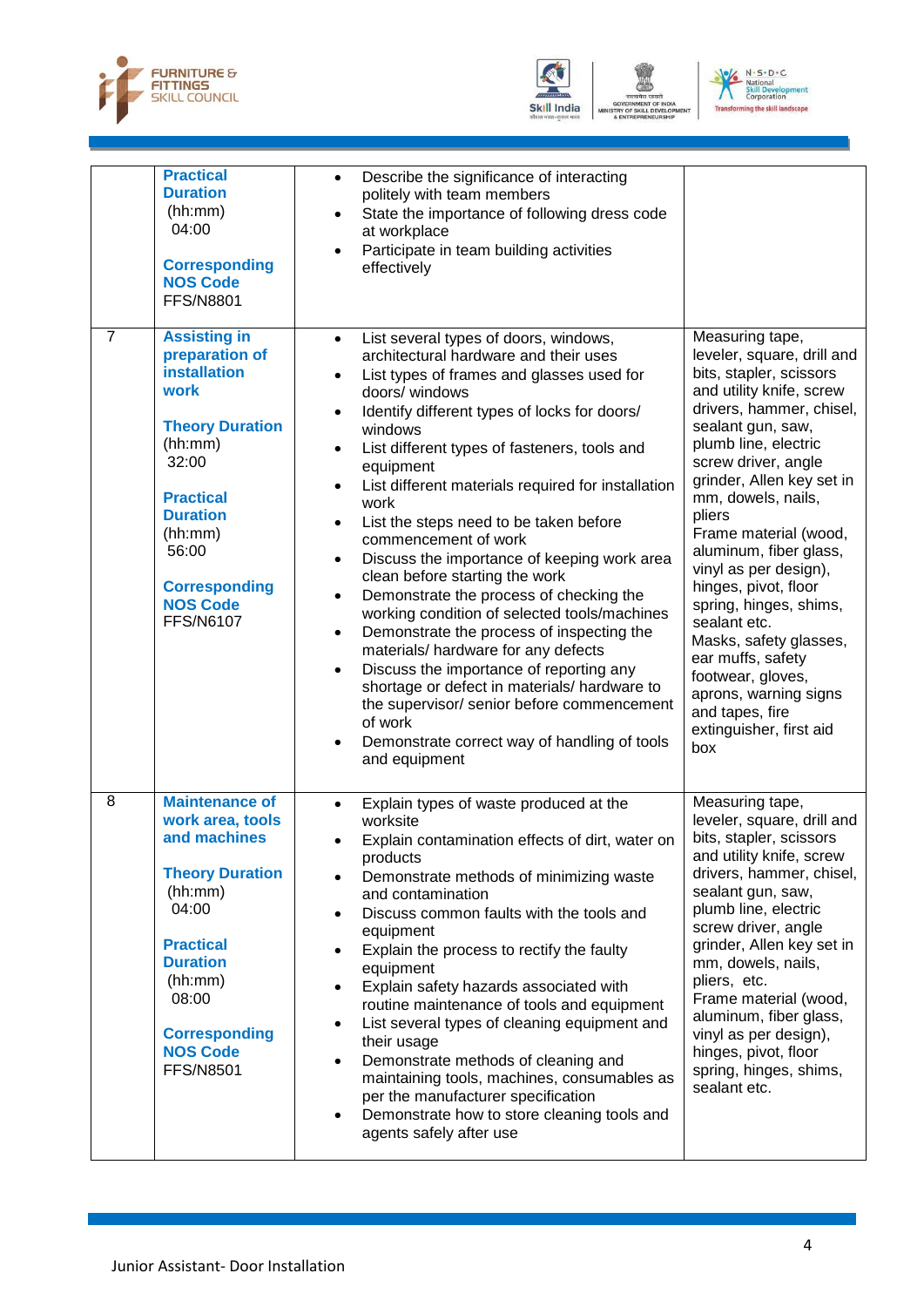





| <b>Unique Equipment Required:</b><br><b>COMPULSORY</b><br><b>NOS: Total</b><br><b>Duration</b><br>Measuring tape, leveler, square, drill and bits, stapler, scissors and utility knife,<br>screw drivers, hammer, chisel, sealant gun, saw, plumb line, electric screw<br>driver, angle grinder, Allen key set in mm, dowels, nails, pliers<br><b>Theory</b><br><b>Duration: 112:00</b><br>Frame material (wood, aluminum, fiber glass, vinyl as per design), hinges, pivot,<br>floor spring, hinges, shims, sealant etc.<br><b>Practical</b><br><b>duration: 148:00</b><br>Masks, safety glasses, ear muffs, safety footwear, gloves, aprons, warning signs<br>and tapes, fire extinguisher, first aid box | $\overline{9}$ | <b>Assist in</b><br><b>installation</b><br><b>activities</b><br><b>Theory Duration</b><br>(hh:mm)<br>44:00<br><b>Practical</b><br><b>Duration</b><br>(hh:mm)<br>68:00<br><b>Corresponding</b><br><b>NOS Code</b><br><b>FFS/N6108</b> | Explain measurement units of installation work<br>$\bullet$<br>Distinguish between fittings and fixing<br>$\bullet$<br>accessories<br>List step by step process of installation<br>$\bullet$<br>activities<br>Demonstrate way of assisting in measurement<br>$\bullet$<br>work<br>Demonstrate way of handling materials, tools<br>$\bullet$<br>during the installation of work<br>Demonstrate way of assisting while fixing the<br>$\bullet$<br>frame/ glass, handles, architectural fittings<br>Demonstrate the process of checking the<br>$\bullet$<br>alignment and level of opening | Measuring tape,<br>leveler, square, drill and<br>bits, stapler, scissors<br>and utility knife, screw<br>drivers, hammer, chisel,<br>sealant gun, saw,<br>plumb line, electric<br>screw driver, angle<br>grinder, Allen key set in<br>mm, dowels, nails,<br>pliers<br>Frame material (wood,<br>aluminum, fiber glass,<br>vinyl as per design),<br>hinges, pivot, floor<br>spring, hinges, shims,<br>sealant etc.<br>Masks, safety glasses,<br>ear muffs, safety<br>footwear, gloves,<br>aprons, fire<br>extinguisher, first aid<br>box |
|-------------------------------------------------------------------------------------------------------------------------------------------------------------------------------------------------------------------------------------------------------------------------------------------------------------------------------------------------------------------------------------------------------------------------------------------------------------------------------------------------------------------------------------------------------------------------------------------------------------------------------------------------------------------------------------------------------------|----------------|--------------------------------------------------------------------------------------------------------------------------------------------------------------------------------------------------------------------------------------|-----------------------------------------------------------------------------------------------------------------------------------------------------------------------------------------------------------------------------------------------------------------------------------------------------------------------------------------------------------------------------------------------------------------------------------------------------------------------------------------------------------------------------------------------------------------------------------------|---------------------------------------------------------------------------------------------------------------------------------------------------------------------------------------------------------------------------------------------------------------------------------------------------------------------------------------------------------------------------------------------------------------------------------------------------------------------------------------------------------------------------------------|
|                                                                                                                                                                                                                                                                                                                                                                                                                                                                                                                                                                                                                                                                                                             |                |                                                                                                                                                                                                                                      | Classroom Aids: Black board/ white board, chalk, duster, marker etc.                                                                                                                                                                                                                                                                                                                                                                                                                                                                                                                    |                                                                                                                                                                                                                                                                                                                                                                                                                                                                                                                                       |

Grand Total Course Duration: **260 Hours, 0 minutes**

*(This syllabus/ curriculum has been approved by Furniture & Fittings Skill Council)*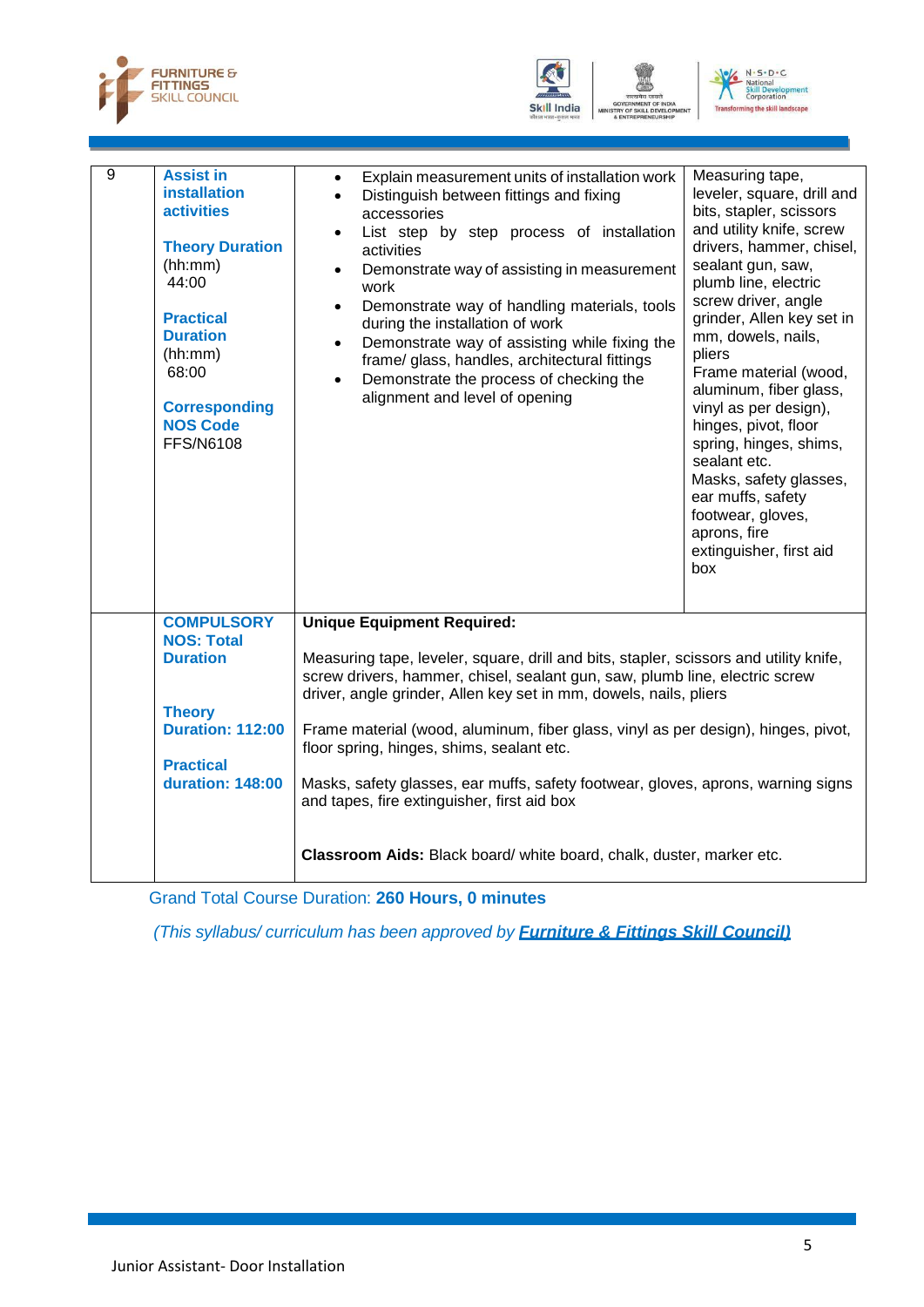



#### <span id="page-8-0"></span>**Trainer Prerequisites for Job role: "Junior Assistant- Door Installation/ Windows" mapped to Qualification Pack: "FFS/Q6105"**

| Sr.<br>No.     | Area                                                          | <b>Details</b>                                                                                                                                                                                                                                                                                                                                   |
|----------------|---------------------------------------------------------------|--------------------------------------------------------------------------------------------------------------------------------------------------------------------------------------------------------------------------------------------------------------------------------------------------------------------------------------------------|
| 1              | <b>Description</b>                                            | To deliver accredited training service, mapping to the curriculum detailed<br>above, in accordance with the Qualification Pack "FFS/Q6105".                                                                                                                                                                                                      |
| 2              | Personal<br><b>Attributes</b>                                 | Aptitude for conducting training, and pre/ post work to ensure competent,<br>employable candidates at the end of the training. Strong communication skills,<br>interpersonal skills, ability to work as part of a team, well-organized and<br>focused, eager to learn and keep oneself updated with the latest trends in the<br>mentioned field. |
| 3              | <b>Minimum</b><br><b>Educational</b><br><b>Qualifications</b> | Minimum 10 <sup>th</sup> pass<br>Minimum age 25 year                                                                                                                                                                                                                                                                                             |
| 4a             | <b>Domain</b><br><b>Certification</b>                         | Certified for Job Role: "Junior Assistant- Door Installation" mapped to QP:<br>"FFS/Q6105". Minimum 80% score as per respective SSC guidelines.                                                                                                                                                                                                  |
| 4 <sub>b</sub> | <b>Platform</b><br><b>Certification</b>                       | Recommended that the Trainer is certified for the Job Role: "Trainer", mapped<br>to the Qualification Pack: "MEP/Q2601". Minimum accepted score 80% as<br>per respective SSC guidelines.                                                                                                                                                         |
| 5              | <b>Experience</b>                                             | Minimum five year site experience in woodworking and modular<br>$\bullet$<br>furniture.<br>Minimum two years of relevant experience<br>$\bullet$                                                                                                                                                                                                 |